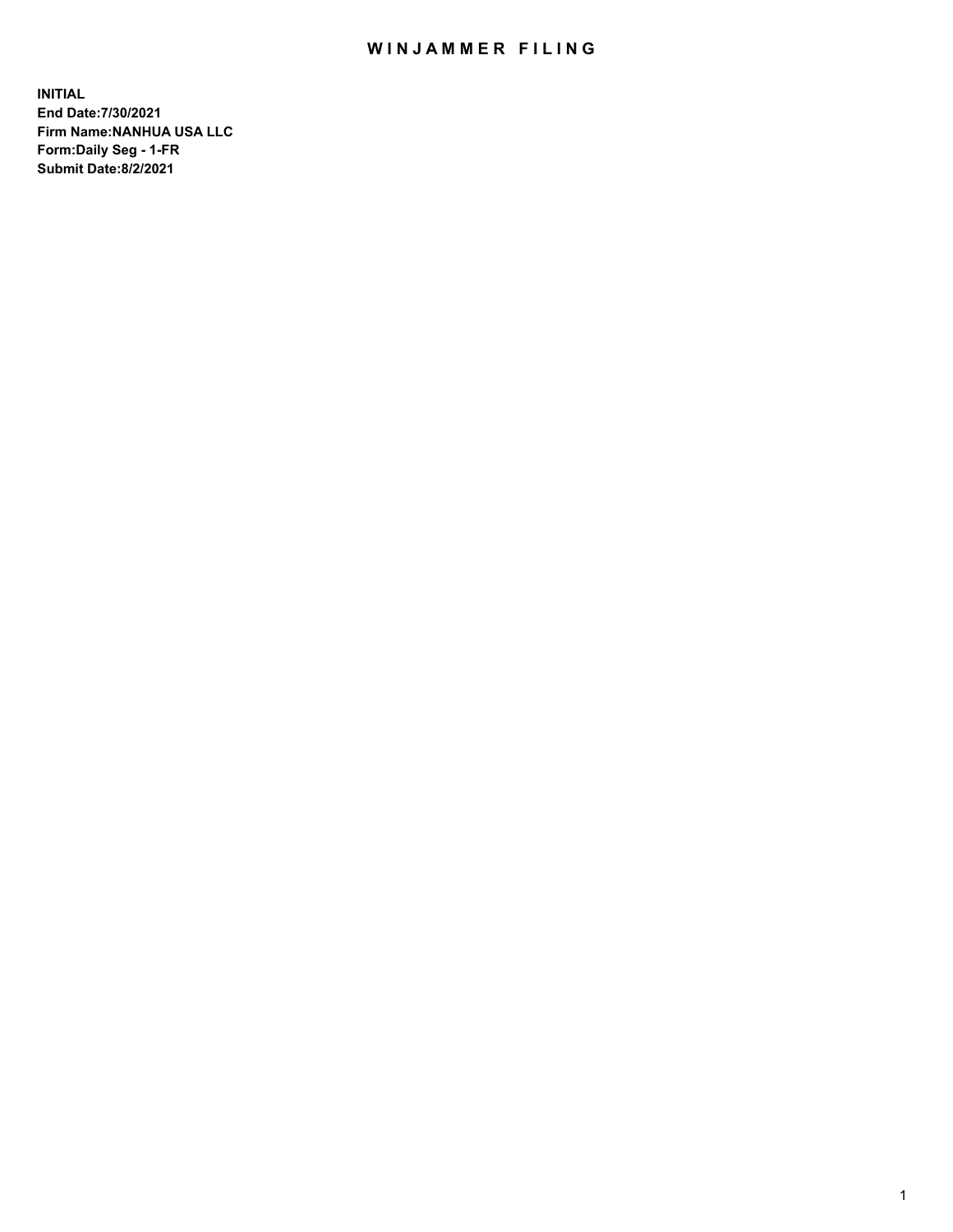## **INITIAL End Date:7/30/2021 Firm Name:NANHUA USA LLC Form:Daily Seg - 1-FR Submit Date:8/2/2021 Daily Segregation - Cover Page**

Name of Company **NANHUA USA LLC** [0010] Contact Name **Tracy Yuan** [0040] Contact Phone Number **+1 (312) 526-3930** [0060] Contact Email Address **tracy.yuan@nanhua-usa.com** [0065] FCM's Customer Segregated Funds Residual Interest Target (choose one): a. Minimum dollar amount: ; or **3,500,000** [8930] b. Minimum percentage of customer segregated funds required:% ; or **0** [8940] c. Dollar amount range between:and; or **0** [8950] **0** [8951] d. Percentage range of customer segregated funds required between:% and%. **0** [8960] **0** [8961] FCM's Customer Secured Amount Funds Residual Interest Target (choose one): a. Minimum dollar amount: ; or **100,000** [8970] b. Minimum percentage of customer secured funds required:% ; or **0** [8980] c. Dollar amount range between:and; or **0** [8990] **0** [8991] d. Percentage range of customer secured funds required between:% and%. **0** [9000] **0** [9001] FCM's Cleared Swaps Customer Collateral Residual Interest Target (choose one): a. Minimum dollar amount: ; or **0** [9010] b. Minimum percentage of cleared swaps customer collateral required:% ; or **0** [9020] c. Dollar amount range between:and; or **0** [9030] **0** [9031] d. Percentage range of cleared swaps customer collateral required between:% and%. **0** [9040] **0** [9041]

Attach supporting documents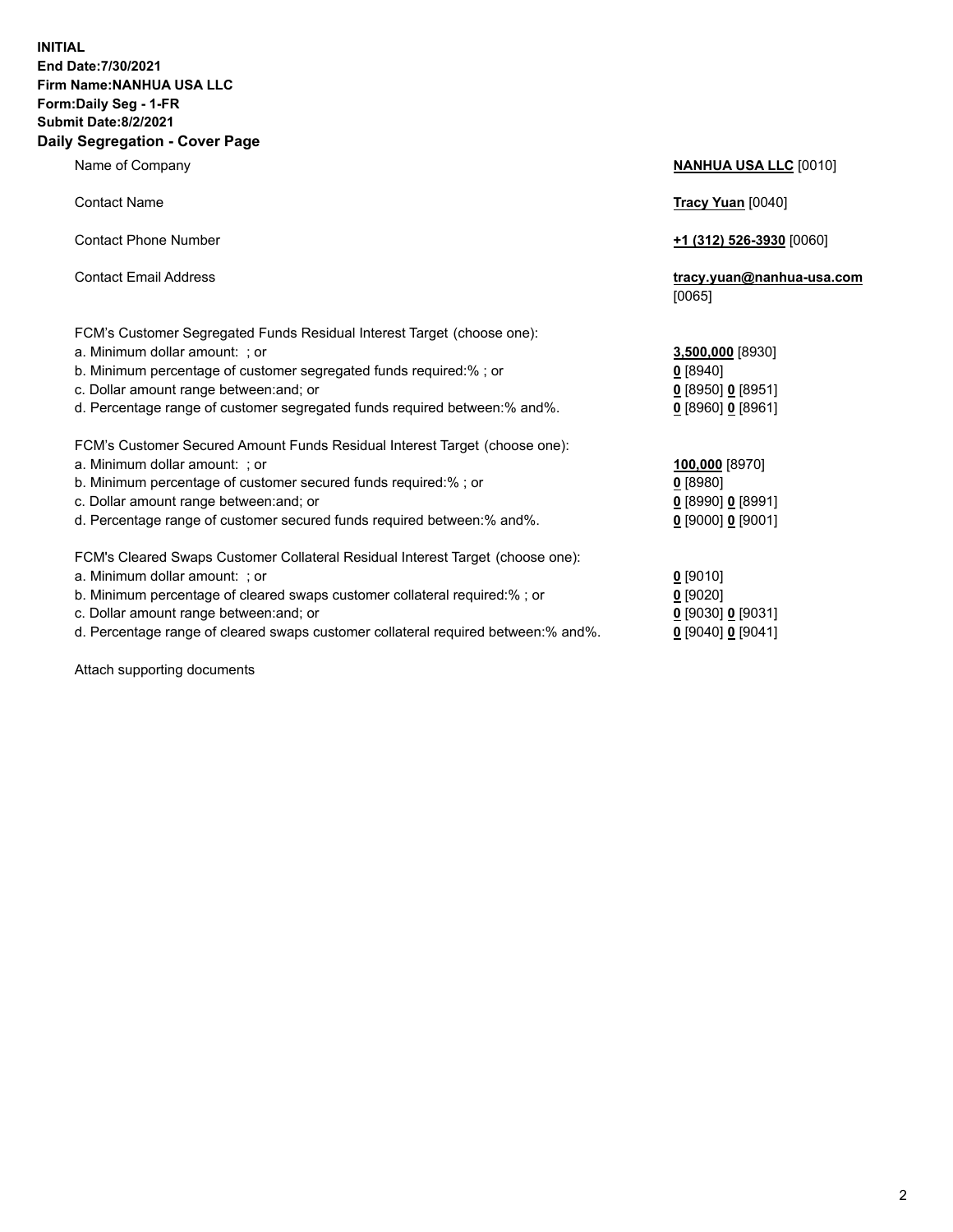**INITIAL End Date:7/30/2021 Firm Name:NANHUA USA LLC Form:Daily Seg - 1-FR Submit Date:8/2/2021 Daily Segregation - Secured Amounts**

|          | Foreign Futures and Foreign Options Secured Amounts                                                                       |                         |
|----------|---------------------------------------------------------------------------------------------------------------------------|-------------------------|
|          | Amount required to be set aside pursuant to law, rule or regulation of a foreign                                          | $0$ [5605]              |
|          | government or a rule of a self-regulatory organization authorized thereunder                                              |                         |
| 1.       | Net ledger balance - Foreign Futures and Foreign Option Trading - All Customers                                           |                         |
|          | A. Cash                                                                                                                   | 59,135 [5615]           |
|          | B. Securities (at market)                                                                                                 | $0$ [5617]              |
| 2.<br>3. | Net unrealized profit (loss) in open futures contracts traded on a foreign board of trade                                 | $0$ [5625]              |
|          | Exchange traded options                                                                                                   |                         |
|          | A. Market value of open option contracts purchased on a foreign board of trade                                            | $0$ [5635]              |
|          | B. Market value of open contracts granted (sold) on a foreign board of trade                                              | $0$ [5637]              |
| 4.<br>5. | Net equity (deficit) (add lines 1. 2. and 3.)                                                                             | 59,135 [5645]           |
|          | Account liquidating to a deficit and account with a debit balances - gross amount                                         | 0[5651]                 |
|          | Less: amount offset by customer owned securities                                                                          | 0 [5652] 0 [5654]       |
| 6        | Amount required to be set aside as the secured amount - Net Liquidating Equity                                            | 59,135 [5655]           |
| 7.       | Method (add lines 4 and 5)<br>Greater of amount required to be set aside pursuant to foreign jurisdiction (above) or line |                         |
|          | 6.                                                                                                                        | 59,135 [5660]           |
|          | FUNDS DEPOSITED IN SEPARATE REGULATION 30.7 ACCOUNTS                                                                      |                         |
| 1.       | Cash in Banks                                                                                                             |                         |
|          | A. Banks located in the United States                                                                                     | 412,193 [5700]          |
|          | B. Other banks qualified under Regulation 30.7                                                                            | 0 [5720] 412,193 [5730] |
| 2.       | Securities                                                                                                                |                         |
|          | A. In safekeeping with banks located in the United States                                                                 | $0$ [5740]              |
|          | B. In safekeeping with other banks qualified under Regulation 30.7                                                        | 0 [5760] 0 [5770]       |
| 3.       | Equities with registered futures commission merchants                                                                     |                         |
|          | A. Cash                                                                                                                   | $0$ [5780]              |
|          | <b>B.</b> Securities                                                                                                      | $0$ [5790]              |
|          | C. Unrealized gain (loss) on open futures contracts                                                                       | $0$ [5800]              |
|          | D. Value of long option contracts                                                                                         | $0$ [5810]              |
|          | E. Value of short option contracts                                                                                        | 0 [5815] 0 [5820]       |
| 4.       | Amounts held by clearing organizations of foreign boards of trade                                                         |                         |
|          | A. Cash                                                                                                                   | $0$ [5840]              |
|          | <b>B.</b> Securities                                                                                                      | $0$ [5850]              |
|          | C. Amount due to (from) clearing organization - daily variation                                                           | 0[5860]                 |
|          | D. Value of long option contracts                                                                                         | 0[5870]                 |
|          | E. Value of short option contracts                                                                                        | 0 [5875] 0 [5880]       |
| 5.       | Amounts held by member of foreign boards of trade                                                                         |                         |
|          | A. Cash                                                                                                                   | $0$ [5900]              |
|          | <b>B.</b> Securities                                                                                                      | $0$ [5910]              |
|          | C. Unrealized gain (loss) on open futures contracts                                                                       | $0$ [5920]              |
|          | D. Value of long option contracts                                                                                         | $0$ [5930]              |
|          | E. Value of short option contracts                                                                                        | 0 [5935] 0 [5940]       |
| 6.       | Amounts with other depositories designated by a foreign board of trade                                                    | $0$ [5960]              |
| 7.       | Segregated funds on hand                                                                                                  | $0$ [5965]              |
| 8.       | Total funds in separate section 30.7 accounts                                                                             | 412,193 [5970]          |
| 9.       | Excess (deficiency) Set Aside for Secured Amount (subtract line 7 Secured Statement                                       | 353,058 [5680]          |
|          | Page 1 from Line 8)                                                                                                       |                         |
| 10.      | Management Target Amount for Excess funds in separate section 30.7 accounts                                               | 100,000 [5980]          |
| 11.      | Excess (deficiency) funds in separate 30.7 accounts over (under) Management Target                                        | 253,058 [5985]          |
|          |                                                                                                                           |                         |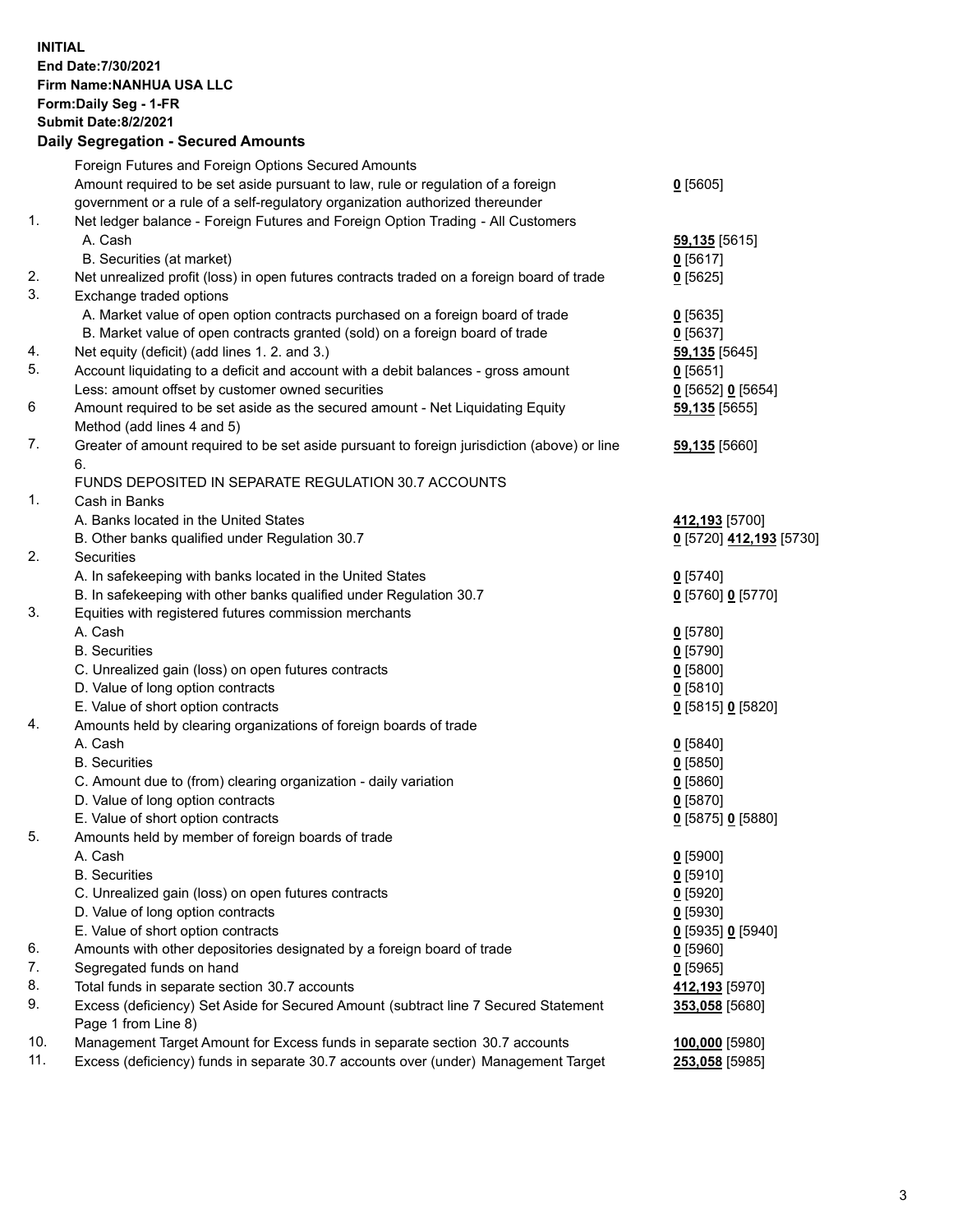| <b>INITIAL</b> |                                                                                     |                              |  |  |  |
|----------------|-------------------------------------------------------------------------------------|------------------------------|--|--|--|
|                | End Date: 7/30/2021<br>Firm Name: NANHUA USA LLC                                    |                              |  |  |  |
|                | Form: Daily Seg - 1-FR                                                              |                              |  |  |  |
|                | <b>Submit Date: 8/2/2021</b>                                                        |                              |  |  |  |
|                | Daily Segregation - Segregation Statement                                           |                              |  |  |  |
|                |                                                                                     |                              |  |  |  |
|                | SEGREGATION REQUIREMENTS (Section 4d(2) of the CEAct)                               |                              |  |  |  |
| 1.             | Net ledger balance                                                                  |                              |  |  |  |
|                | A. Cash                                                                             | 124,619,162 [5000]           |  |  |  |
|                | B. Securities (at market)                                                           | $0$ [5010]                   |  |  |  |
| 2.             | Net unrealized profit (loss) in open futures contracts traded on a contract market  | 3,023,335 [5020]             |  |  |  |
| 3.             | Exchange traded options                                                             |                              |  |  |  |
|                | A. Market value of open option contracts purchased on a contract market             | 348,871 [5030]               |  |  |  |
|                | B. Market value of open option contracts granted (sold) on a contract market        | -1,491,765 <sup>[5040]</sup> |  |  |  |
| 4.             | Net Equity (deficit) (add lines 1, 2, and 3)                                        | 126,499,603 [5050]           |  |  |  |
| 5.             | Accounts liquidating to a deficit and accounts with                                 |                              |  |  |  |
|                | debit balances - gross amount                                                       | $0$ [5060]                   |  |  |  |
|                | Less: amount offset by customer owned securities                                    | 0 [5070] 0 [5080]            |  |  |  |
| 6.             | Amount required to be segregated (add lines 4 and 5)                                | 126,499,603 [5090]           |  |  |  |
|                | FUNDS IN SEGREGATED ACCOUNTS                                                        |                              |  |  |  |
| 7.             | Deposited in segregated funds bank accounts                                         |                              |  |  |  |
|                | A. Cash                                                                             | 9,611,372 [5100]             |  |  |  |
|                | B. Securities representing investment of customers' funds (at market)               | $0$ [5110]                   |  |  |  |
|                | C. Securities held for particular customers or option customers in lieu of cash (at | $0$ [5120]                   |  |  |  |
|                | market)                                                                             |                              |  |  |  |
| 8.             | Margins on deposit with derivatives clearing organizations of contract markets      |                              |  |  |  |
|                | A. Cash                                                                             | 128,583,899 [5130]           |  |  |  |
|                | B. Securities representing investment of customers' funds (at market)               | $0$ [5140]                   |  |  |  |
|                | C. Securities held for particular customers or option customers in lieu of cash (at | $0$ [5150]                   |  |  |  |
|                | market)                                                                             |                              |  |  |  |
| 9.             | Net settlement from (to) derivatives clearing organizations of contract markets     | 845,947 [5160]               |  |  |  |
| 10.            | Exchange traded options                                                             |                              |  |  |  |
|                | A. Value of open long option contracts                                              | 348,871 [5170]               |  |  |  |
|                | B. Value of open short option contracts                                             | -1,491,765 <sup>[5180]</sup> |  |  |  |
| 11.            | Net equities with other FCMs                                                        |                              |  |  |  |
|                | A. Net liquidating equity                                                           | $0$ [5190]                   |  |  |  |
|                | B. Securities representing investment of customers' funds (at market)               | $0$ [5200]                   |  |  |  |
|                | C. Securities held for particular customers or option customers in lieu of cash (at | $0$ [5210]                   |  |  |  |
|                | market)                                                                             |                              |  |  |  |
| 12.            | Segregated funds on hand                                                            | $0$ [5215]                   |  |  |  |
| 13.            | Total amount in segregation (add lines 7 through 12)                                | 137,898,324 [5220]           |  |  |  |
| 14.            | Excess (deficiency) funds in segregation (subtract line 6 from line 13)             | 11,398,721 [5230]            |  |  |  |
| 15.            | Management Target Amount for Excess funds in segregation                            | 3,500,000 [5240]             |  |  |  |
| 16.            | Excess (deficiency) funds in segregation over (under) Management Target Amount      | 7,898,721 [5250]             |  |  |  |
|                | <b>Excess</b>                                                                       |                              |  |  |  |